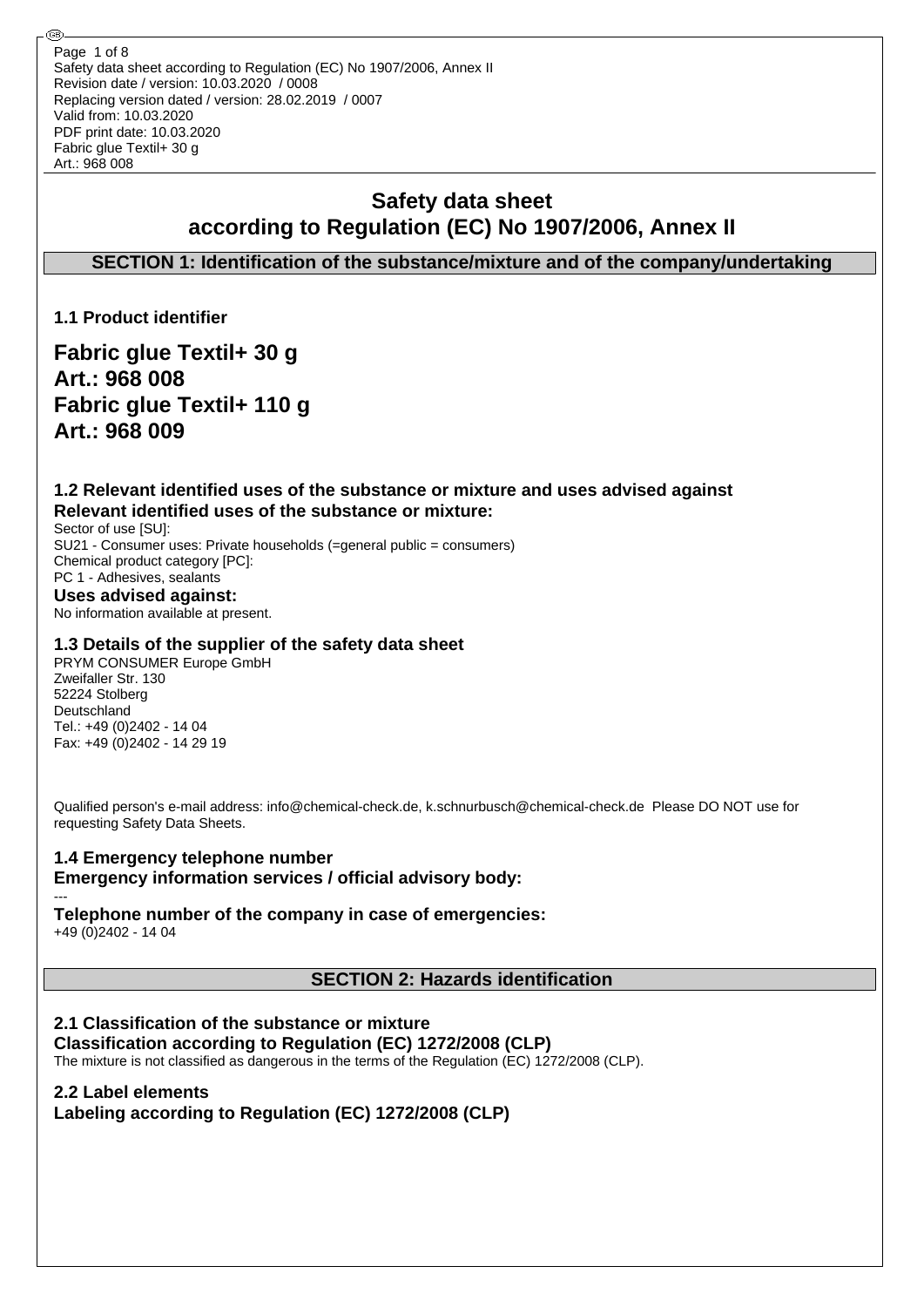@

Safety data sheet according to Regulation (EC) No 1907/2006, Annex II Revision date / version: 10.03.2020 / 0008 Replacing version dated / version: 28.02.2019 / 0007 Valid from: 10.03.2020 PDF print date: 10.03.2020 Fabric glue Textil+ 30 g Art.: 968 008

EUH208-Contains Reaction mass of 5-chloro-2-methyl-2H-isothiazol-3-one and 2-methyl-2H-isothiazol-3-one (3:1). May produce an allergic reaction.

#### **2.3 Other hazards**

The mixture does not contain any vPvB substance (vPvB = very persistent, very bioaccumulative) or is not included under XIII of the regulation (EC) 1907/2006 (< 0,1 %). The mixture does not contain any PBT substance (PBT = persistent, bioaccumulative, toxic) or is not included under XIII of the regulation (EC) 1907/2006 (< 0,1 %).

### **SECTION 3: Composition/information on ingredients**

### **3.1 Substance**

#### n.a. **3.2 Mixture**

| ---                                                         |         |
|-------------------------------------------------------------|---------|
| <b>Registration number (REACH)</b>                          | $--$    |
| <b>Index</b>                                                | $--$    |
| <b>EINECS, ELINCS, NLP</b>                                  | $--$    |
| <b>CAS</b>                                                  | $- - -$ |
| content %                                                   |         |
| Classification according to Regulation (EC) 1272/2008 (CLP) | $--$    |

## **SECTION 4: First aid measures**

#### **4.1 Description of first aid measures**

First-aiders should ensure they are protected!

Never pour anything into the mouth of an unconscious person!

#### **Inhalation**

Supply person with fresh air and consult doctor according to symptoms.

#### **Skin contact**

Remove polluted, soaked clothing immediately, wash thoroughly with plenty of water and soap, in case of irritation of the skin (flare), consult a doctor.

#### **Eye contact**

#### Remove contact lenses.

Wash thoroughly for several minutes using copious water. Seek medical help if necessary.

#### **Ingestion**

Rinse the mouth thoroughly with water.

Consult doctor immediately - keep Data Sheet available.

#### **4.2 Most important symptoms and effects, both acute and delayed**

If applicable delayed symptoms and effects can be found in section 11 and the absorption route in section 4.1.

In certain cases, the symptoms of poisoning may only appear after an extended period / after several hours. **4.3 Indication of any immediate medical attention and special treatment needed**

n.c.

### **SECTION 5: Firefighting measures**

## **5.1 Extinguishing media**

#### **Suitable extinguishing media**

Water jet spray / alcohol resistant foam / CO2 / dry extinguisher.

#### **Unsuitable extinguishing media**

None known

### **5.2 Special hazards arising from the substance or mixture**

In case of fire the following can develop: Oxides of carbon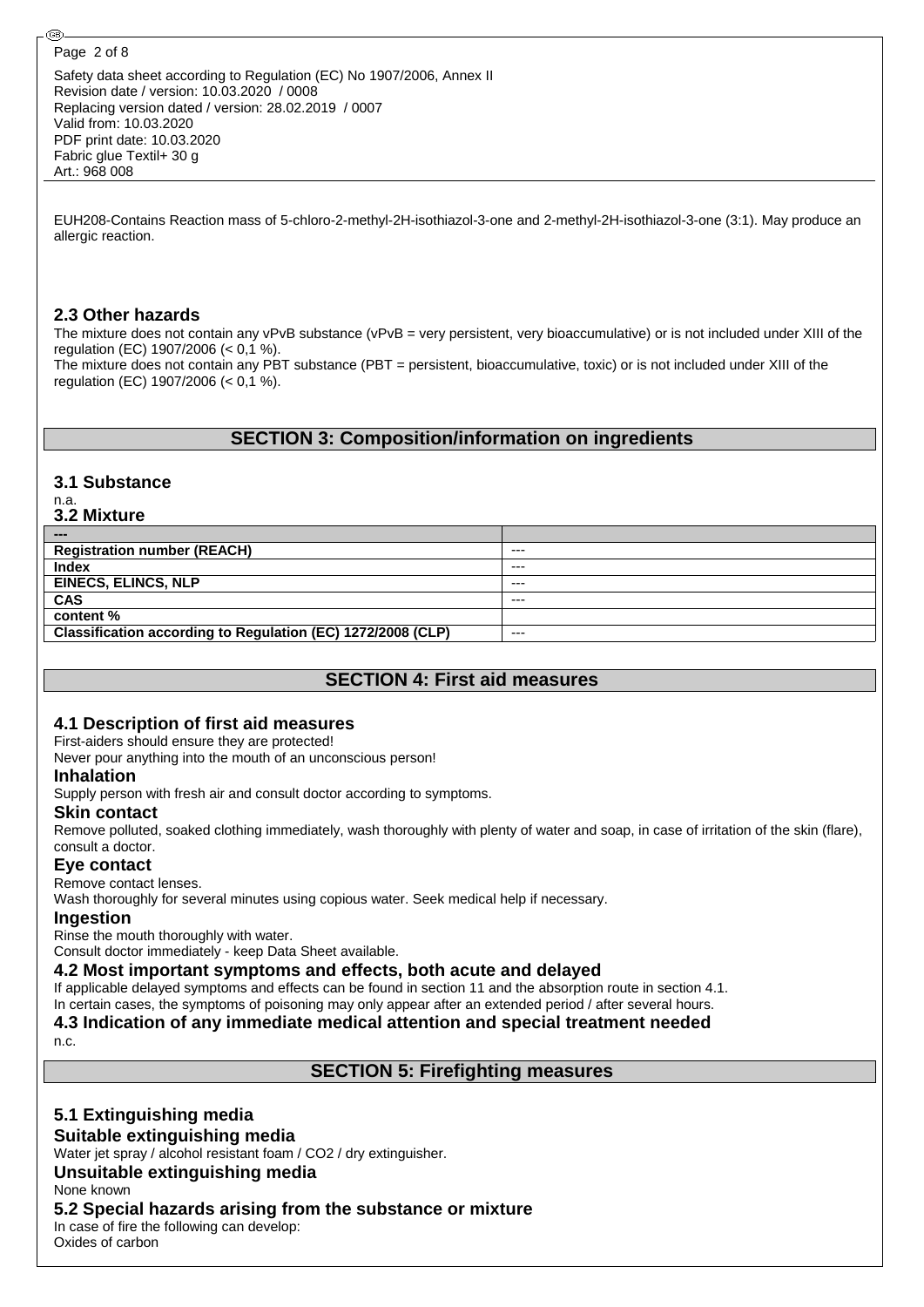#### Toxic gases

#### **5.3 Advice for firefighters**

In case of fire and/or explosion do not breathe fumes. Protective respirator with independent air supply. According to size of fire Full protection, if necessary. Dispose of contaminated extinction water according to official regulations.

#### **SECTION 6: Accidental release measures**

#### **6.1 Personal precautions, protective equipment and emergency procedures**

No special measures required. Avoid contact with eyes or skin.

#### **6.2 Environmental precautions**

Prevent from entering drainage system.

Prevent surface and ground-water infiltration, as well as ground penetration.

#### **6.3 Methods and material for containment and cleaning up**

Soak up with absorbent material (e.g. universal binding agent, sand, diatomaceous earth, sawdust) and dispose of according to Section 13.

#### **6.4 Reference to other sections**

For personal protective equipment see Section 8 and for disposal instructions see Section 13.

### **SECTION 7: Handling and storage**

In addition to information given in this section, relevant information can also be found in section 8 and 6.1.

#### **7.1 Precautions for safe handling**

#### **7.1.1 General recommendations**

Avoid contact with eyes.

Avoid long lasting or intensive contact with skin.

Eating, drinking, smoking, as well as food-storage, is prohibited in work-room.

Observe directions on label and instructions for use.

#### **7.1.2 Notes on general hygiene measures at the workplace**

General hygiene measures for the handling of chemicals are applicable.

Wash hands before breaks and at end of work.

Keep away from food, drink and animal feedingstuffs.

Remove contaminated clothing and protective equipment before entering areas in which food is consumed.

#### **7.2 Conditions for safe storage, including any incompatibilities**

Not to be stored in gangways or stair wells. Store product closed and only in original packing. Protect from direct sunlight and warming. Protect from frost. Keep away from heat. Recommended storage temperature: 10 - 25°C.

#### **7.3 Specific end use(s)**

No information available at present.

**SECTION 8: Exposure controls/personal protection**

#### **8.1 Control parameters**

---

### **8.2 Exposure controls 8.2.1 Appropriate engineering controls**

Ensure good ventilation. This can be achieved by local suction or general air extraction. If this is insufficient to maintain the concentration under the WEL or AGW values, suitable breathing protection should be worn. Applies only if maximum permissible exposure values are listed here. Not required in contained systems, as no exposure normally occurs here.

#### **8.2.2 Individual protection measures, such as personal protective equipment**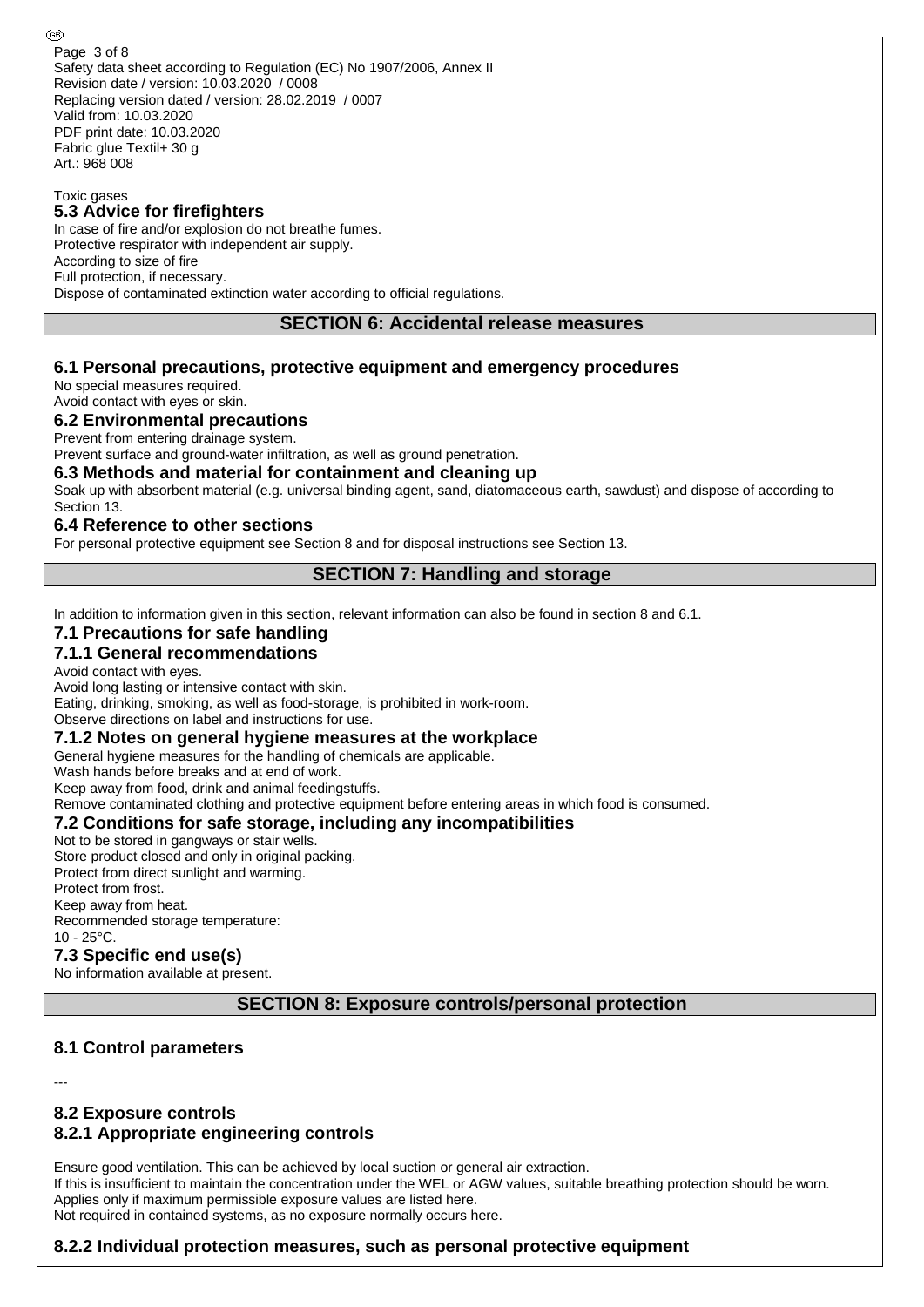Safety data sheet according to Regulation (EC) No 1907/2006, Annex II Revision date / version: 10.03.2020 / 0008 Replacing version dated / version: 28.02.2019 / 0007 Valid from: 10.03.2020 PDF print date: 10.03.2020 Fabric glue Textil+ 30 g Art.: 968 008 Page 4 of 8

General hygiene measures for the handling of chemicals are applicable. Wash hands before breaks and at end of work. Keep away from food, drink and animal feedingstuffs. Remove contaminated clothing and protective equipment before entering areas in which food is consumed.

Eye/face protection: Normally not necessary. With danger of contact with eyes. Tight fitting protective goggles with side protection (EN 166).

Skin protection - Hand protection: Protective gloves in butyl rubber (EN 374). Minimum layer thickness in mm:  $= 0.5$ Permeation time (penetration time) in minutes:  $>= 480$ Protective nitrile gloves (EN 374). Minimum layer thickness in mm:  $>=0.5$ Permeation time (penetration time) in minutes: >=480 Safety gloves made of chloroprene (EN 374). Permeation time (penetration time) in minutes:  $=15$ The breakthrough times determined in accordance with EN 16523-1 were not obtained under practical conditions.

The recommended maximum wearing time is 50% of breakthrough time. Protective hand cream recommended.

Skin protection - Other: Normally not necessary.

@

Respiratory protection: Normally not necessary.

Thermal hazards:

If applicable, these are included in the individual protective measures (eye/face protection, skin protection, respiratory protection).

Additional information on hand protection - No tests have been performed.

In the case of mixtures, the selection has been made according to the knowledge available and the information about the contents. Selection of materials derived from glove manufacturer's indications.

Final selection of glove material must be made taking the breakthrough times, permeation rates and degradation into account. Selection of a suitable glove depends not only on the material but also on other quality characteristics and varies from manufacturer to manufacturer.

In the case of mixtures, the resistance of glove materials cannot be predicted and must therefore be tested before use. The exact breakthrough time of the glove material can be requested from the protective glove manufacturer and must be observed.

### **8.2.3 Environmental exposure controls**

No information available at present.

### **SECTION 9: Physical and chemical properties**

## **9.1 Information on basic physical and chemical properties**

| Physical state:                          | Paste, solid.      |
|------------------------------------------|--------------------|
| Colour:                                  | White              |
| Odour:                                   | Mild               |
| Odour threshold:                         | Not determined     |
| pH-value:                                | $8,5(20^{\circ}C)$ |
| Melting point/freezing point:            | Not determined     |
| Initial boiling point and boiling range: | 100 °C             |
| Flash point:                             | n.a.               |
| Evaporation rate:                        | Not determined     |
| Flammability (solid, gas):               | Not determined     |
| Lower explosive limit:                   | n.a.               |
| Upper explosive limit:                   | n.a.               |
| Vapour pressure:                         | Not determined     |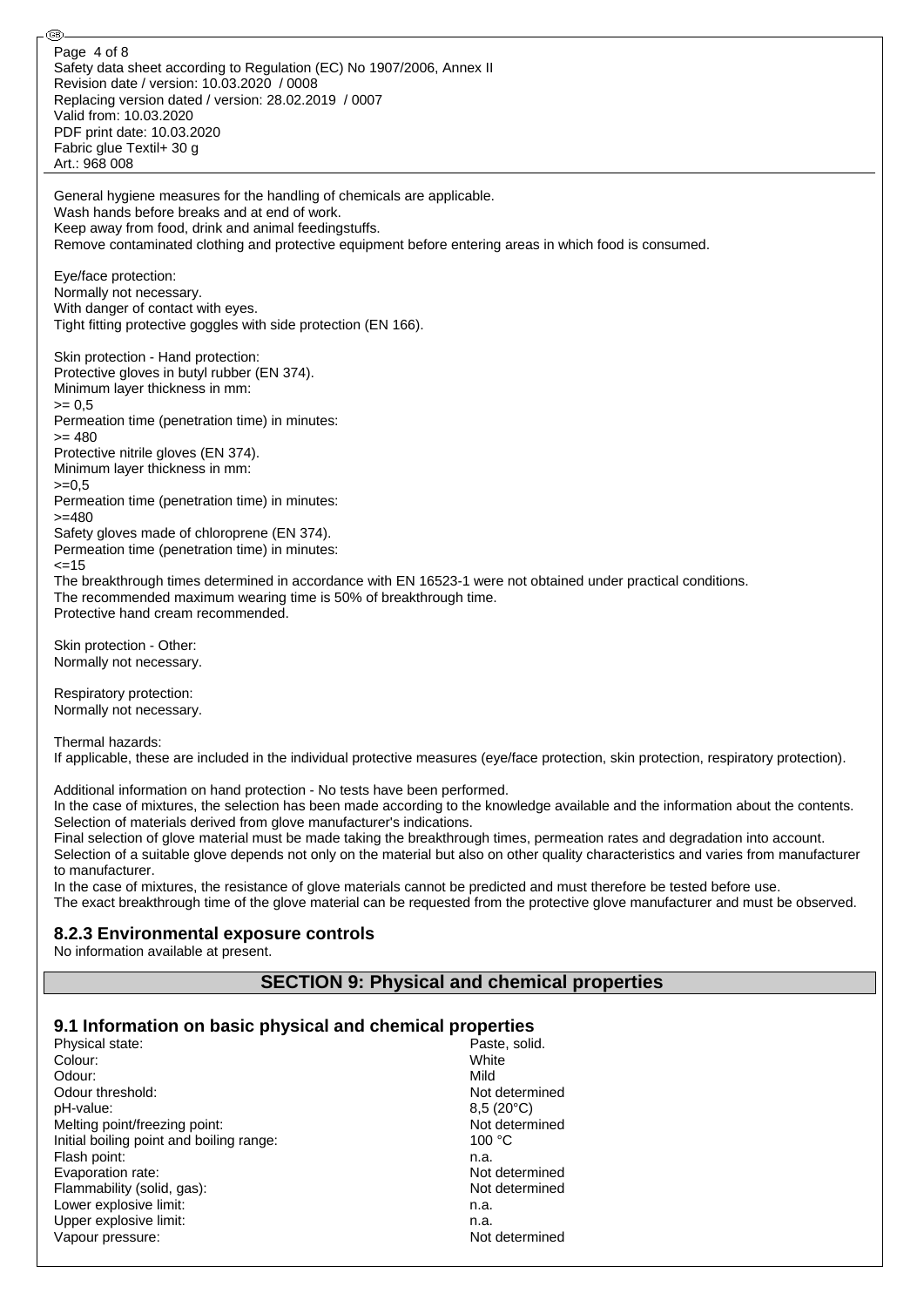Safety data sheet according to Regulation (EC) No 1907/2006, Annex II Revision date / version: 10.03.2020 / 0008 Replacing version dated / version: 28.02.2019 / 0007 Valid from: 10.03.2020 PDF print date: 10.03.2020 Fabric glue Textil+ 30 g Art.: 968 008 Page 5 of 8

Vapour density (air = 1): Not determined Density: 1,02 g/cm3 (20°C)<br>Bulk density: 1,02 g/cm3 (20°C) Solubility(ies): Not determined Water solubility: Soluble Partition coefficient (n-octanol/water): Not determined Auto-ignition temperature: n.a., Ignition temperature Decomposition temperature: Not determined Viscosity: 8000 mPas (20°C)<br>Explosive properties: 8000 mPas (20°C) Oxidising properties: No **9.2 Other information** Miscibility: Not determined

Fat solubility / solvent: Not determined Conductivity: Not determined Surface tension: Not determined Solvents content: Not determined

@

Not determined Product is not explosive.

#### **SECTION 10: Stability and reactivity**

#### **10.1 Reactivity**

See also Subsection 10.2 to 10.6. The product has not been tested.

#### **10.2 Chemical stability**

See also Subsection 10.1 to 10.6. Stable with proper storage and handling.

#### **10.3 Possibility of hazardous reactions**

See also Subsection 10.1 to 10.6. No dangerous reactions are known.

#### **10.4 Conditions to avoid**

See also section 7. None known

## **10.5 Incompatible materials**

See also section 7. None known

#### **10.6 Hazardous decomposition products**

See also Subsection 10.1 to 10.5. See also section 5.2 No decomposition when used as directed.

### **SECTION 11: Toxicological information**

#### **11.1 Information on toxicological effects**

Possibly more information on health effects, see Section 2.1 (classification). **Fabric glue Textil+ 30 g** 

| $1.45115$ gives $1.571111$ as $9.4$ |                 |       |             |          |                    |              |
|-------------------------------------|-----------------|-------|-------------|----------|--------------------|--------------|
| Art.: 968 008                       |                 |       |             |          |                    |              |
| <b>Toxicity / effect</b>            | <b>Endpoint</b> | Value | <b>Unit</b> | Organism | <b>Test method</b> | <b>Notes</b> |
| Acute toxicity, by oral route:      |                 |       |             |          |                    | n.d.a.       |
| Acute toxicity, by dermal           |                 |       |             |          |                    | n.d.a.       |
| route:                              |                 |       |             |          |                    |              |
| Acute toxicity, by inhalation:      |                 |       |             |          |                    | n.d.a.       |
| Skin corrosion/irritation:          |                 |       |             |          |                    | n.d.a.       |
| Serious eye                         |                 |       |             |          |                    | n.d.a.       |
| damage/irritation:                  |                 |       |             |          |                    |              |
| Respiratory or skin                 |                 |       |             |          |                    | n.d.a.       |
| sensitisation:                      |                 |       |             |          |                    |              |
| Germ cell mutagenicity:             |                 |       |             |          |                    | n.d.a.       |
| Carcinogenicity:                    |                 |       |             |          |                    | n.d.a.       |
| Reproductive toxicity:              |                 |       |             |          |                    | n.d.a.       |
| Specific target organ toxicity -    |                 |       |             |          |                    | n.d.a.       |
| single exposure (STOT-SE):          |                 |       |             |          |                    |              |
|                                     |                 |       |             |          |                    |              |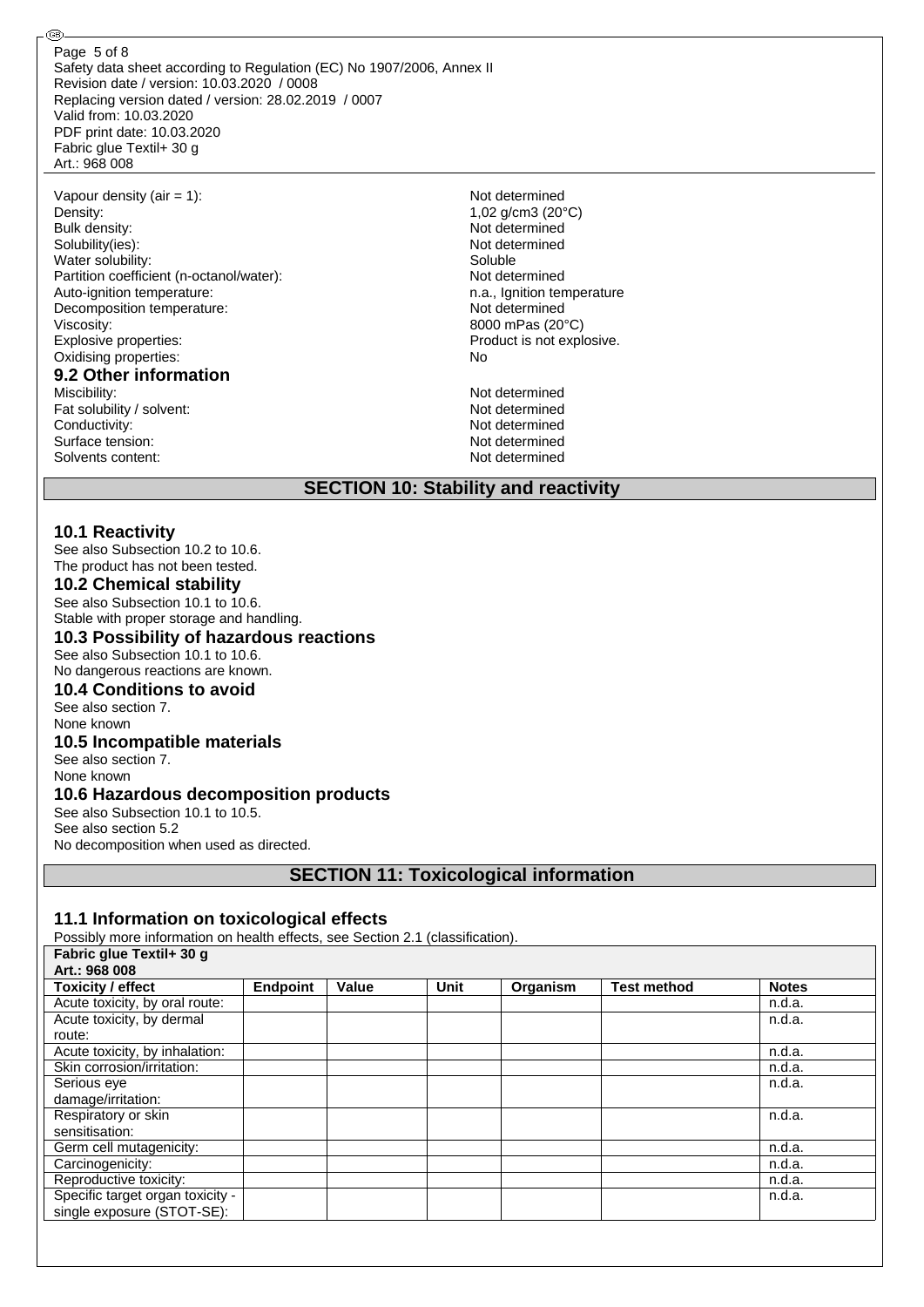| Page 6 of 8                                                           |  |  |  |        |
|-----------------------------------------------------------------------|--|--|--|--------|
| Safety data sheet according to Regulation (EC) No 1907/2006, Annex II |  |  |  |        |
| Revision date / version: 10.03.2020 / 0008                            |  |  |  |        |
| Replacing version dated / version: 28.02.2019 / 0007                  |  |  |  |        |
| Valid from: 10.03.2020                                                |  |  |  |        |
| PDF print date: 10.03.2020                                            |  |  |  |        |
| Fabric glue Textil+ 30 g                                              |  |  |  |        |
| Art.: 968 008                                                         |  |  |  |        |
|                                                                       |  |  |  |        |
| Specific target organ toxicity -                                      |  |  |  | n.d.a. |
| repeated exposure (STOT-                                              |  |  |  |        |
| RE):                                                                  |  |  |  |        |
| Aspiration hazard:                                                    |  |  |  | n.d.a. |
| Symptoms:                                                             |  |  |  | n.d.a. |
|                                                                       |  |  |  |        |
|                                                                       |  |  |  |        |
| <b>SECTION 12: Ecological information</b>                             |  |  |  |        |

| Possibly more information on environmental effects, see Section 2.1 (classification). |          |             |       |      |          |                    |              |
|---------------------------------------------------------------------------------------|----------|-------------|-------|------|----------|--------------------|--------------|
| Fabric glue Textil+ 30 g                                                              |          |             |       |      |          |                    |              |
| Art.: 968 008                                                                         |          |             |       |      |          |                    |              |
| <b>Toxicity / effect</b>                                                              | Endpoint | <b>Time</b> | Value | Unit | Organism | <b>Test method</b> | <b>Notes</b> |
| 12.1. Toxicity to fish:                                                               |          |             |       |      |          |                    | n.d.a.       |
| 12.1. Toxicity to                                                                     |          |             |       |      |          |                    | n.d.a.       |
| daphnia:                                                                              |          |             |       |      |          |                    |              |
| 12.1. Toxicity to algae:                                                              |          |             |       |      |          |                    | n.d.a.       |
| 12.2. Persistence and                                                                 |          |             |       |      |          |                    | n.d.a.       |
| degradability:                                                                        |          |             |       |      |          |                    |              |
| 12.3. Bioaccumulative                                                                 |          |             |       |      |          |                    | n.d.a.       |
| potential:                                                                            |          |             |       |      |          |                    |              |
| 12.4. Mobility in soil:                                                               |          |             |       |      |          |                    | n.d.a.       |
| 12.5. Results of PBT                                                                  |          |             |       |      |          |                    | n.d.a.       |
| and vPvB assessment                                                                   |          |             |       |      |          |                    |              |
| 12.6. Other adverse                                                                   |          |             |       |      |          |                    | n.d.a.       |
| effects:                                                                              |          |             |       |      |          |                    |              |

#### **SECTION 13: Disposal considerations**

# **13.1 Waste treatment methods**

## **For the substance / mixture / residual amounts**

EC disposal code no.:

ര<br>

The waste codes are recommendations based on the scheduled use of this product.

Owing to the user's specific conditions for use and disposal, other waste codes may be

allocated under certain circumstances. (2014/955/EU)

08 04 10 waste adhesives and sealants other than those mentioned in 08 04 09

Recommendation:

Sewage disposal shall be discouraged.

Pay attention to local and national official regulations.

E.g. dispose at suitable refuse site.

E.g. suitable incineration plant.

#### **For contaminated packing material**

Pay attention to local and national official regulations.

Recommended cleaner: **Water** 

## **SECTION 14: Transport information**

## **General statements**

| 14.1. UN number:                    | n.a.           |
|-------------------------------------|----------------|
| Transport by road/by rail (ADR/RID) |                |
| 14.2. UN proper shipping name:      |                |
| 14.3. Transport hazard class(es):   | n.a.           |
| 14.4. Packing group:                | n.a.           |
| Classification code:                | n.a.           |
| LQ:                                 | n.a.           |
| 14.5. Environmental hazards:        | Not applicable |
| Tunnel restriction code:            |                |
| <b>Transport by sea (IMDG-code)</b> |                |
| 14.2. UN proper shipping name:      |                |
| 14.3. Transport hazard class(es):   | n.a.           |
| 14.4. Packing group:                | n.a.           |
|                                     |                |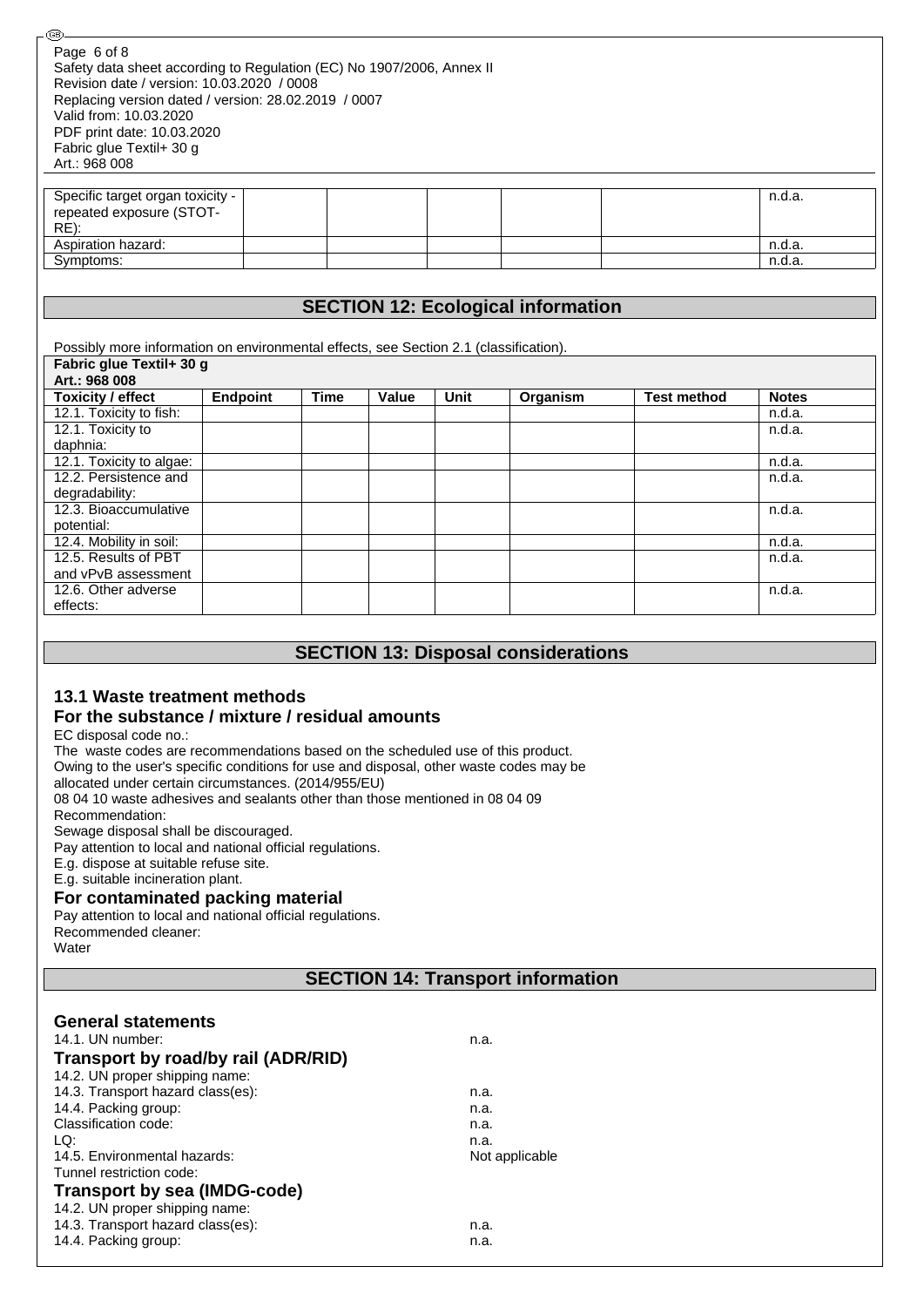Marine Pollutant: n.a.

#### 14.5. Environmental hazards: Not applicable **Transport by air (IATA)**

#### 14.2. UN proper shipping name: 14.3. Transport hazard class(es): n.a. 14.4. Packing group: n.a.

14.5. Environmental hazards: Not applicable

**14.6. Special precautions for user**

Unless specified otherwise, general measures for safe transport must be followed.

**14.7. Transport in bulk according to Annex II of MARPOL and the IBC Code** Non-dangerous material according to Transport Regulations.

## **SECTION 15: Regulatory information**

## **15.1 Safety, health and environmental regulations/legislation specific for the substance or mixture**

Observe restrictions:

General hygiene measures for the handling of chemicals are applicable.

Directive 2010/75/EU (VOC): 0 %

Treated goods as per Regulation (EU) No. 528/2012 must display specific information on the label. Please note Article 58 paragraph (3) subparagraph 2 of Regulation (EU) No. 528/2012. Approval of the biocidal active substance may mean that special conditions are required for marketing the treated goods. These are indicated in the approval of the active substance.

## **15.2 Chemical safety assessment**

A chemical safety assessment is not provided for mixtures.

## **SECTION 16: Other information**

Revised sections: 7, 8, 9, 11, 15

# **Classification and processes used to derive the classification of the mixture in accordance with the ordinance (EG) 1272/2008 (CLP):**

Not applicable

The following phrases represent the posted Hazard Class and Risk Category Code (GHS/CLP) of the product and the constituents (specified in Section 2 and 3).

### **Any abbreviations and acronyms used in this document:**

acc., acc. to according, according to ADR Accord européen relatif au transport international des marchandises Dangereuses par Route (= European Agreement concerning the International Carriage of Dangerous Goods by Road) AOX Adsorbable organic halogen compounds approx. approximately Art., Art. no. Article number ASTM ASTM International (American Society for Testing and Materials) BAM Bundesanstalt für Materialforschung und -prüfung (Federal Institute for Materials Research and Testing, Germany) BAuA Bundesanstalt für Arbeitsschutz und Arbeitsmedizin (= Federal Institute for Occupational Health and Safety, Germany) BSEF The International Bromine Council bw body weight CAS Chemical Abstracts Service CLP Classification, Labelling and Packaging (REGULATION (EC) No 1272/2008 on classification, labelling and packaging of substances and mixtures) CMR carcinogenic, mutagenic, reproductive toxic DMEL Derived Minimum Effect Level DNEL Derived No Effect Level dw dry weight e.g. for example (abbreviation of Latin 'exempli gratia'), for instance